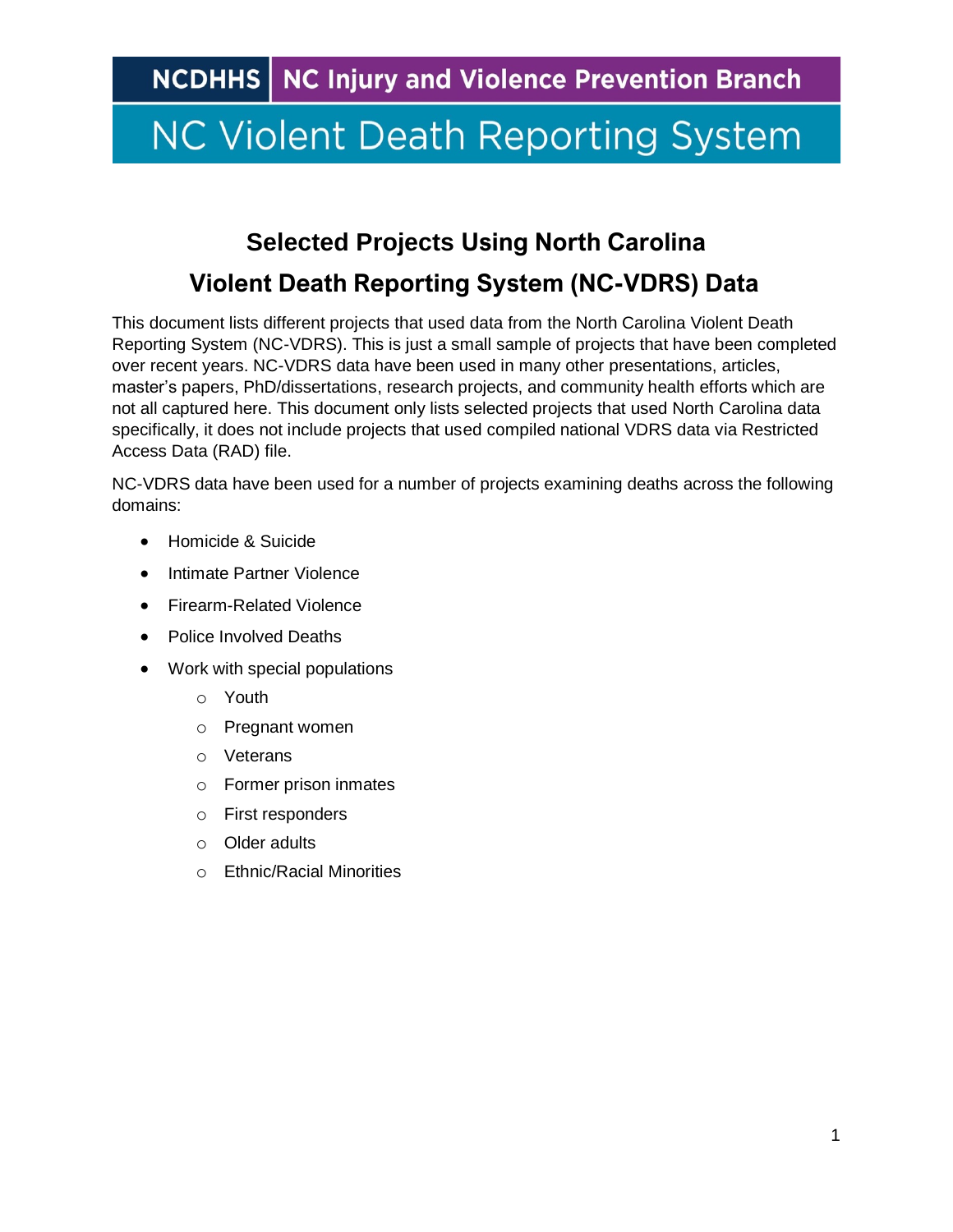#### **Homicide & Suicide**

#### **Suicide and Homicide in North Carolina: Initial Findings from the North Carolina Violent Death Reporting System, 2004-2007**

Sandra L. Martin, Scott Proescholdbell, Tammy Norwood, Lawrence L. Kupper, 2010

*Summary*: Researchers used NC-VDRS data to examine the prevalence of suicide and homicide in North Carolina, and to describe the sociodemographic characteristics of victims. Findings suggest that every day in North Carolina, approximately three people die by suicide and approximately 2 people are killed by others. Suicide rates were higher among men and boys, whites, non-Hispanics, and people over the age of 34 years. Homicide rates were higher among men and boys, American Indians, blacks, Hispanics, and people under the age of 25. Firearms were the most common method used in suicides and homicides, accounting for 3 out of 5 of suicides and two thirds of all homicides. Findings were published in the North Carolina Journal of Medicine.

#### **Suicide and Self-Inflicted Injury in North Carolina**

Jane Ann Miller, 2018

*Summary*: This presentation outlines NC-VDRS data on suicide circumstances and compares suicide and self-injury reports by gender. The presentation also illustrates how these current trends have informed the 2015 NC Suicide Prevention Plan.

#### **Community Health Assessments**

*Summary*: Counties such as Durham, Carteret, Henderson, and many others, use data from the NC-VDRS factsheets and through specific data requests to inform their community health assessments. Using the NC-VDRS data in these helps to identify trends or disparities related to suicide and homicide. Identifying these disparities can be achieved by either examining how statistics for the county differ compared to the state average, or by looking at trends within the county among sub-populations (e.g. examining differences by race/ethnicity, age, gender, veteran status, homelessness). This county-level data can therefore inform and direct tailored prevention efforts.

#### **Profile of Suicide Data: The North Carolina Violent Death Reporting System**

Mary Beth Cox, Scott Proescholdbell & Tammy Norwood - 2016

*Summary*: State epidemiologists presented data on suicide trends to the State Epidemiological Workgroup (SEOW, housed within the Division of Mental Health, Developmental Disabilities and Substance Abuse Services-DH/DD/SAS) on Data Day to inform their prevention planning efforts. The presentation included data comparing demographics of victims and circumstances for suicide and homicide events, as well as shifts in these trends over time. Data were presented both at the state-level, compared with national averages, and across counties in the state of NC.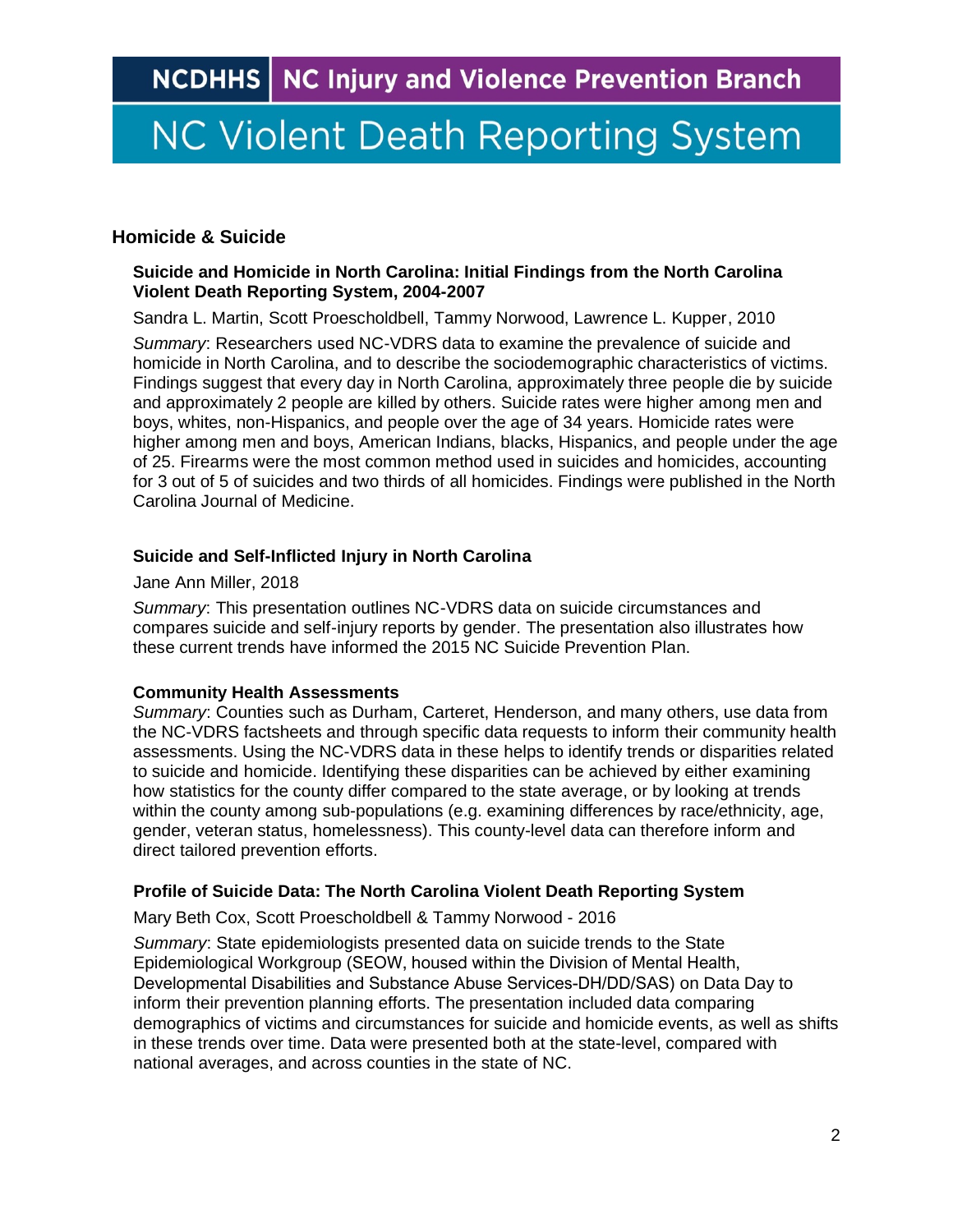## **NC Violent Death Reporting System**

#### **Identifying Emergency Department Care in the Year Prior to Suicide Death**

Dylan Delisle & Anna Waller, 2018

*Summary*: This study examined whether suicide victims in North Carolina had visited the ED in the months leading up to their death. In order to determine how often suicide victims interacted with the ED, the authors linked suicide data from NC-VDRS with Emergency Department (ED) visit data from NC DETECT. The researchers found that about one third of suicide deaths had no indication of ED visit. For the suicide victims that did visit the ED, there were a range of diagnoses for that ED visit, although depression or suicidality was rarely documented. The authors conclude that linking NC DETECT data on ED data to violent death data from NC-VDRS is challenging but feasible, and that there are opportunities to introduce universal screening to identify suicide risk in an ED setting.

#### <span id="page-2-0"></span>**Intimate Partner Violence**

#### **Applications for grant funding related to intimate partner violence prevention programing**

*Summary*: Numerous non-profit organization such as the NC Coalition Against Sexual Assault and the NC Coalition Against Domestic Violence have used data from the NC-VDRS in grant applications to inform their program narrative. By using data from NC-VDRS, these organizations have been able to argue as to why there is a need for more intimate partner violence prevention, and even identify geographical areas or sub-populations that could benefit from additional funding or targeted intervention.

#### **Effective Ways to Help Survivors of Intimate Partner Violence (IPV) Beyond the Screening Process**

#### Glorina Stallworth, 2018

*Summary*: A state-level program manager used data from NC-VDRS in a presentation to Baby Love Plus, a local initiative based in Forsyth County that links families with newborn babies to health care and support services. The NC-VDRS data helped to educate both Baby Love Plus staff and other stakeholders, including community health educators, local health department staff, and school staff, about the importance of dating violence prevention. The data on intimate partner homicide illustrated the need to focus on a component of the initiative's objective to improve women and infant health.

#### **Suicide and Additional Homicides Associated with Intimate Partner Homicide: North Carolina 2004–2013**

#### Sierra Smucker, Rose E. Kerber & Philip J. Cook, 2018

*Summary*: This paper assesses the prevalence and correlates of perpetrator suicide and additional homicides following intimate partner homicide (IPH). The authors used data from the NC-VDRS, examining homicides that were accompanied by perpetrator suicides, as well as other homicides that were part of the same incidents. This was accomplished by linking deaths with the incident IDs. Almost all IPH-suicide cases were committed by men with guns. Almost one-half of IPHs committed by men with guns ended with suicide. Male-perpetrated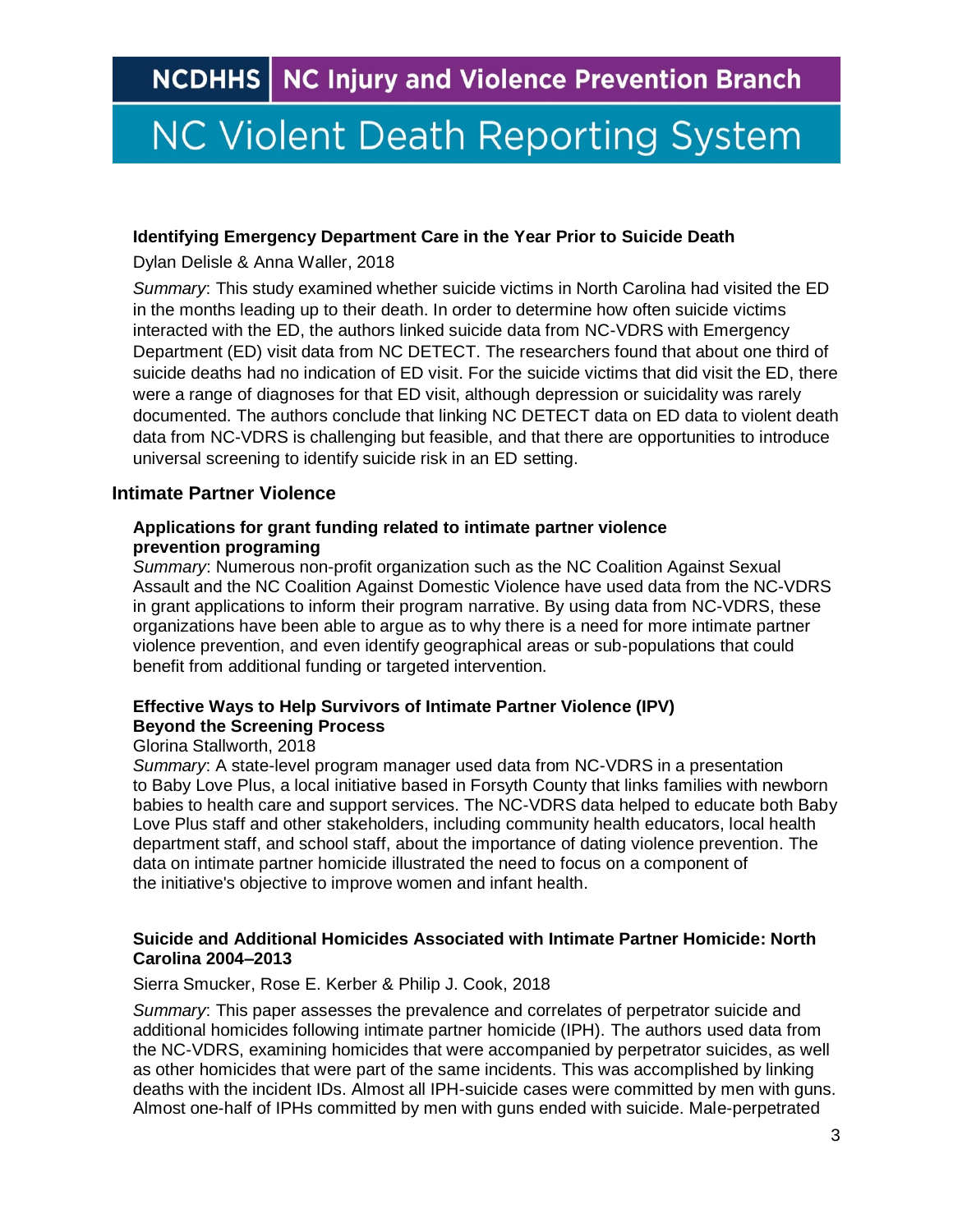IPH incidents averaged 1.58 deaths if a gun was used, and 1.14 deaths otherwise. It is wellknown that gun access increases the chance that a violent domestic relationship will end in death. The current findings demonstrate that gun IPH is often coupled with additional killings. The findings were published in the New York Academy of Medicine.

#### <span id="page-3-0"></span>**Firearm-Related Violence**

#### **Fatal and Nonfatal Firearm Injuries in North Carolina**

Tamera Coyne-Beasley & Abigail C. Lees - 2010

*Summary*: Researchers at UNC Chapel Hill reviewed trends in firearm-related homicide, suicide, and unintentional injuries. In this commentary, they report that nearly two thirds of violent deaths in NC were due to firearm use. The commentary also provides an overview of strategies for reducing the risk of firearm-related injury. Findings were published in the North Carolina Journal of Medicine.

#### **Firearm Injuries Among Children and Youth**

#### Scott Proescholdbell, 2018

*Summary*: A state injury epidemiologist presented NC-VDRS data to the Child Fatality Task Force. The presentation included data on both intentional and unintentional firearm-related fatalities among children and young people aged 0-17 in the state of NC. This data helped inform the Child Fatality Task Force's decision to recommend a statewide program for safe firearm storage to the General Assembly. The same presentation has been given to a firearm safety stakeholder group composed of educators, law enforcement, health experts and advocates on both sides of the gun debate. Ultimately, examining and discussing the data from the NC-VDRS provided a platform for all of these groups to come to census and develop a statewide approach to educating the public about firearm safety.

#### **A Call for Gun Violence Prevention**

#### Catherin Clabby - 2018

<span id="page-3-1"></span>*Summary*: This news article presented data from NC-VDRS to discuss how gun violence disproportionately affects black citizens in the state of NC. More specifically, the journalist reported that black men in North Carolina aged 20-29 are killed by gun violence at eight times the rate of all other men of that age combined. The journalist also explains that, despite making up only 22 percent of NC's population, most people killed by gun assaults in the state are black. The article includes interviews with representatives from state law enforcement, researchers, and critical care providers. The article was published in North Carolina Health News.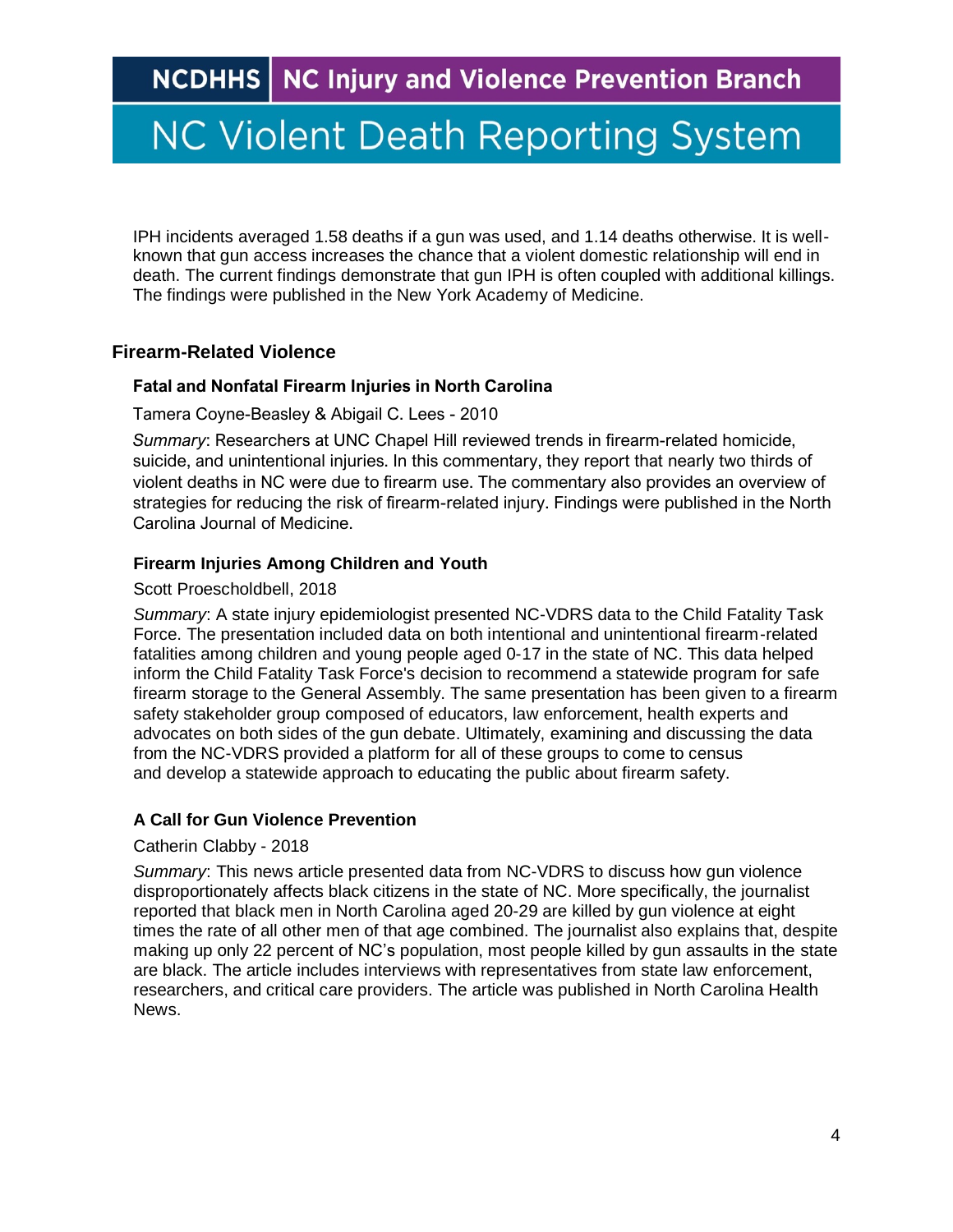# **NC Violent Death Reporting System**

#### **Police Involved Deaths**

#### **Police Involved Deaths: Comparing CDC Surveillance and Media-Sourced Data**

Josie Caves, Mike Dolan Fliss, Shana Greary, Steve Marshall, Scott Proescholdbell & Shabbar Ranapurwala - 2018

*Summary*: Law Enforcement are not mandated to report cases of police involved deaths (sometimes called "legal intervention" deaths). While this data may be captured through certain systems such as NC-VDRS, media-sourced databases have emerged as another important way to document these fatalities. For this project, the researchers compared data on police involved deaths from NC-VDRS with data from Mapping Police Violence, a mediasourced dataset. The researchers found that NC-VDRS captured nearly all of the police involved deaths that were documented by the media-sourced dataset, although the mediasourced dataset included police involved traffic deaths while NC-VDRS categorized those fatalities differently. The researchers concluded that it may be feasible to link national VDRS data on police involved deaths with media-source datasets, and that VDRS data could provide additional context about the circumstances of these deaths that are not available elsewhere.

#### <span id="page-4-0"></span>**Work with special populations**

#### <span id="page-4-1"></span>Youth

#### **Violent deaths among youth: Findings from the NC-VDRS**

Scott Proescholdbell, Tammy Norwood, 2014

*Summary*: The presentation discusses trends for youth homicide and youth suicide at the state and local level, with focus on Durham, NC. The presentation details differences by gender, race, ethnicity, age, and method. These data were presented at the Duke Pediatric Grand Rounds.

#### <span id="page-4-2"></span>Pregnant women

#### **Improved Ascertainment of Pregnancy-Associated Suicides and Homicides in North Carolina**

Anna E. Austin, Catherine J. Vladutiu, Kathleen A. Jones-Vessey, Tammy S. Norwood, Scott K. Proescholdbell, & Kathryn Menard, 2016

*Summary*: This research project identified suicides and homicides that occurred during or up to 1 year after pregnancy in North Carolina. The authors linked NC-VDRS data to traditional maternal mortality surveillance files, and calculated mortality ratios by case ascertainment method. Linking traditional maternal mortality files to NC-VDRS provided a notable improvement in ascertainment of pregnancy-associated violent deaths. Research findings were published in the American Journal of Preventative Medicine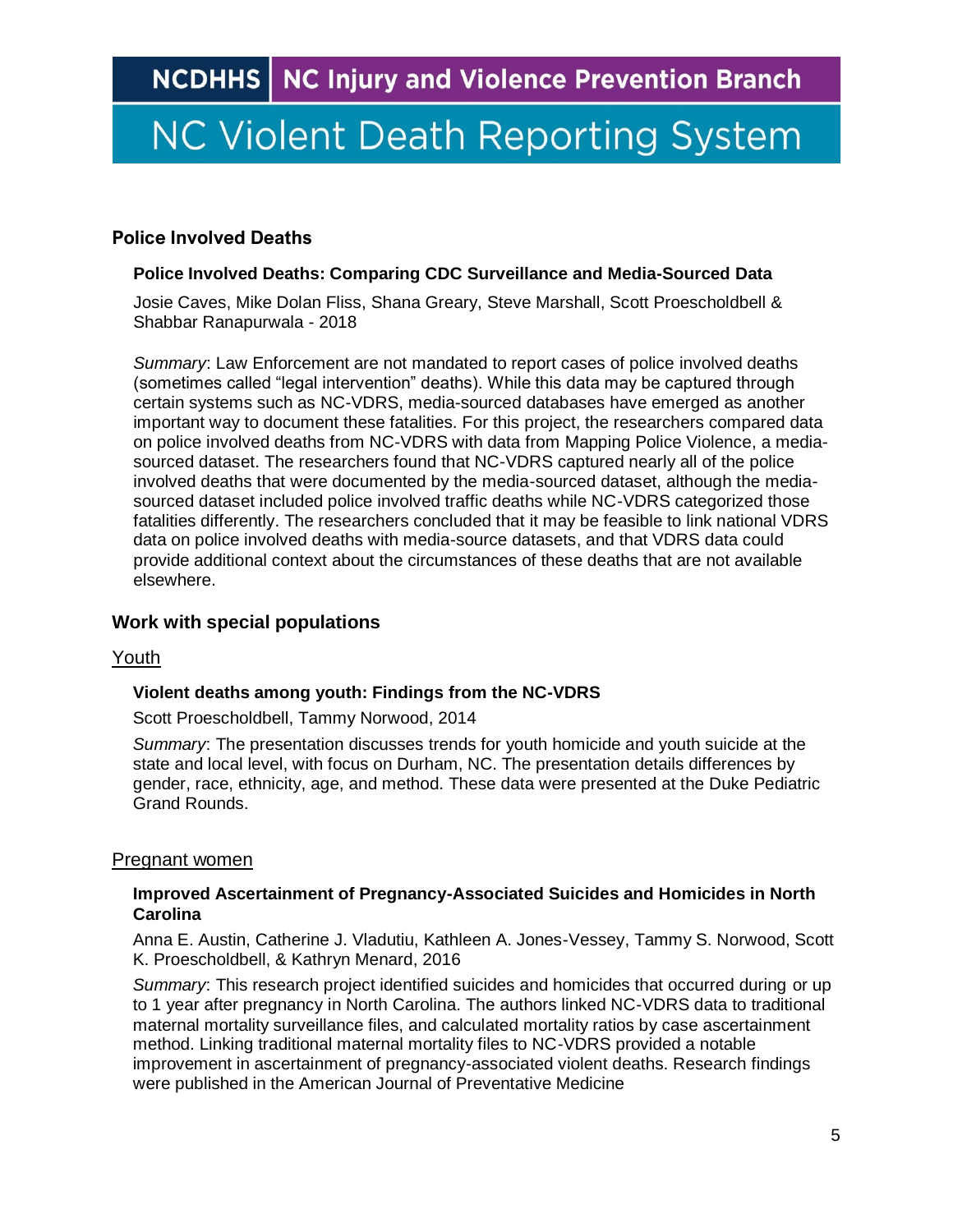## **NC Violent Death Reporting System**

#### **Are Pregnant and Postpartum Women: At Increased Risk for Violent Death? Suicide and Homicide Findings from North Carolina**

Ghazaleh Samandari, Sandra L. Martin, Lawrence L. Kupper, Sharon Schiro, Tammy Norwood, Matt Avery, 2010

*Summary*: UNC Chapel Hill researchers worked with representatives from NC DPH (NC Department of Public Health) to examine whether pregnant or postpartum women have higher (or lower) rates of suicide and homicide compared to other reproductive-aged women. Results suggested that, although pregnant and postpartum women are at risk for homicide and suicide death, the highest risk group was non-pregnant/nonpostpartum women. Findings were published in the Journal of Maternal & Child Health.

#### <span id="page-5-0"></span>**Veterans**

#### **Violent Deaths at Home Among Adolescents and Young Adult Veterans in NC**

Tamera Coyne-Beasley, Phillip Graham, Carol Ford, Kelle Barrick, Stephanie Hawkins, Janelle Shumate, Tammy Norward, 2010

*Summary*: Authors from Research Triangle International (RTI), UNC Chapel Hill, and NC DPH investigated the incidence of violent deaths among adolescent and young adult veterans. A greater proportion of adolescents died of homicide than young adults, although suicide was the most common cause of death overall. The article discusses differences by gender, means of death, and the circumstances surrounding the death. Among suicides, 33% of young adults and 26% of adolescents had a known current mental illness, most commonly depression. These findings were published in the Journal of Adolescent Health.

#### <span id="page-5-1"></span>Former prison inmates

#### **Mortality Rates and Cause of Death Among Former Prison Inmates in North Carolina**

Mark Jones, Gregory D. Kearney, Xiaohui Xu, Tammy Norwood, Scott K. Proescholdbell, 2017

*Summary*: Researchers from East Carolina University, Texas A&M, and staff from NC DPH led a retrospective cohort study of North Carolina inmates. They linked this data on prison releasees with the NC-VDRS to determine if they died, and to identify the cause of death. The authors found that the death rate among former North Carolina inmates was significantly higher than that of other North Carolina residents, both for deaths overall, but also specifically for heart disease, cancer, suicide, and homicide.

#### **Violent Death Rates and Risk for Released Prisoners in North Carolina**

Steven Edward Lize, Anna M. Scheyett, Candice R. Morgan, 2015

*Summary*: University of South Carolina researchers partnered with representatives from NC DPH to match data from the North Carolina Division of Adult Corrections with data from NC-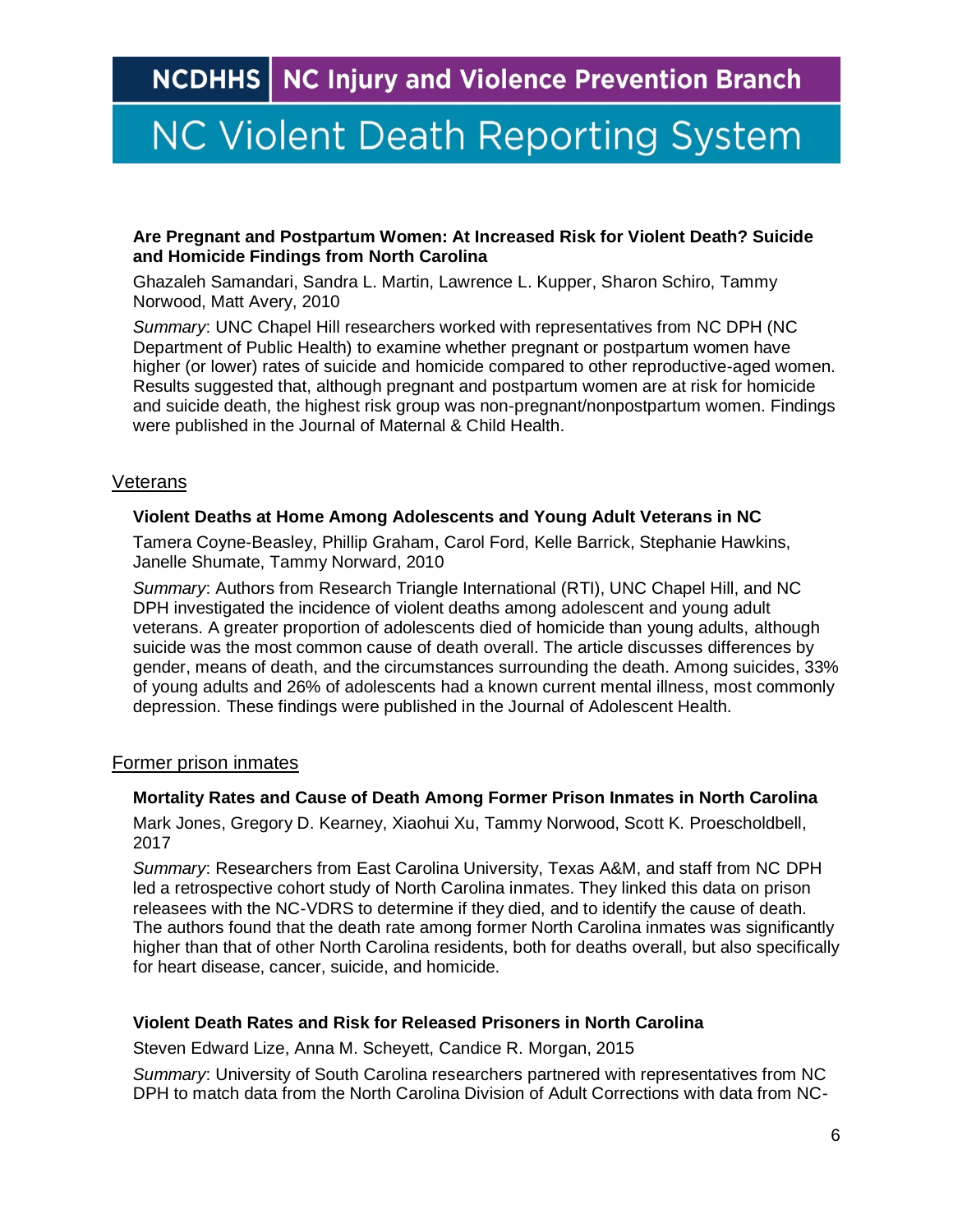### **NC Violent Death Reporting System**

VDRS in order to estimate predictors for violent death. Results indicated a potential for decreased homicide risk for every year of age. Being a male and identifying as a minority race increased risk. For suicide, minority race, release without supervision, and substance abuse treatment in prison decreased fatality risk. By contrast, a history of mental illness increased suicide risk.

#### <span id="page-6-0"></span>First responders

#### **Violent Deaths Among First Responders: Using North Carolina Violent Death Reporting System Data to Inform Injury Programs**

Anna Austin, Scott Proescholdbell, Tammy Norwood, 2015

*Summary*: This NC DPH presentation reported the number of law enforcement officers, firefighters, and EMS personnel who died as a result of violence in recent years. Of these deaths, nearly three quarters were suicides and only about one fifth were homicides. The majority of homicide deaths were among law enforcement officers, with over half having occurred while the officer was on duty. A significantly higher percentage of first responder suicide victims had an intimate partner problem and a job problem compared to all other North Carolina resident suicide victims. The presentation concludes that violent death, and particularly suicide, somewhat disproportionately affects individuals in first responder.

#### <span id="page-6-1"></span>Older adults

#### **Substance use and suicide prevention among older adults in NC**

Shana Geary, 2017

*Summary*: This presentation examined medication and drug overdose deaths among older adults, investigating patterns in intent, specific substance used, gender, and race.

#### **Elder Maltreatment Surveillance: Linking Adult Protective Services with Mortality Data**

Scott Proescholdbell, 2011

<span id="page-6-2"></span>*Summary*: This presentation detailed the process for linking data from NC Adult Protective Services (APS) with data from NC-VDRS to determine the distribution of APS Violent Death Cases across the state. The presentation also detailed differences by gender, age, race, marital status, and the perpetrator relationship to the victim. This data were presented at the NC Conference on Aging, and as a result of these findings, the NC APS created an internal review program to examine potential elder maltreatment deaths.